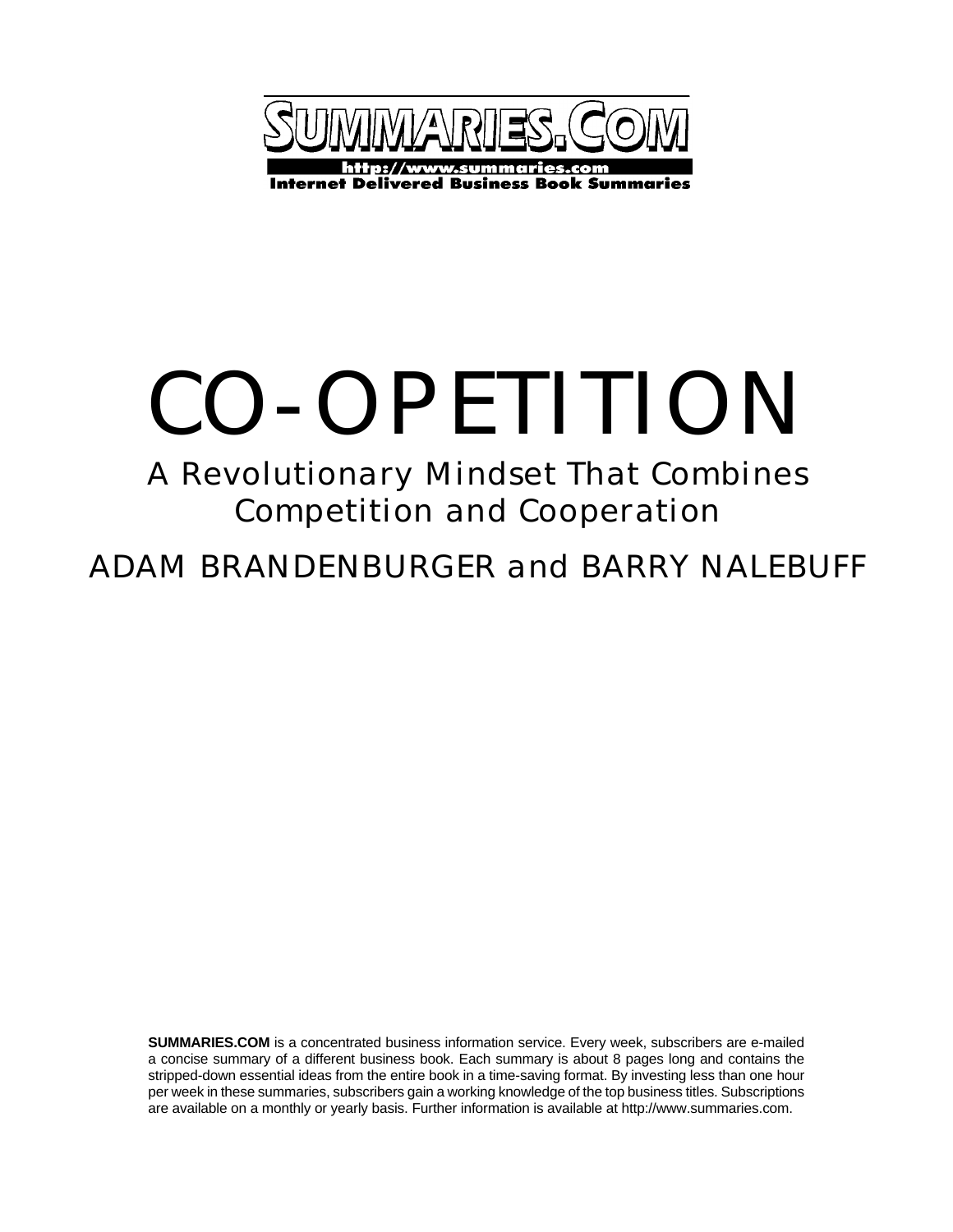| <b>MAIN IDEA</b>                                                                                                                                                                                                                                                                                                                                                                                                                                                                                                                                                                                                                                                                                                                         |
|------------------------------------------------------------------------------------------------------------------------------------------------------------------------------------------------------------------------------------------------------------------------------------------------------------------------------------------------------------------------------------------------------------------------------------------------------------------------------------------------------------------------------------------------------------------------------------------------------------------------------------------------------------------------------------------------------------------------------------------|
| Co-opetition combines the advantages of both competition and cooperation into a new dynamic which can be used to not only<br>generate more profits but also to change the nature of the business environment in your own favor.                                                                                                                                                                                                                                                                                                                                                                                                                                                                                                          |
| Real long-term business success comes not solely from competing successfully within your current industry, but also from being an<br>active participant in shaping the industry's future. That way, you can create opportunities for future success the way you want them<br>to be, rather than simply making do with the way things currently are.                                                                                                                                                                                                                                                                                                                                                                                      |
| To actively change the game of business, you need a strategic framework within which to work, and co-opetition theory provides<br>just such a framework. That way, you can change not only the way you play, but which game you play as well for maximum benefit.                                                                                                                                                                                                                                                                                                                                                                                                                                                                        |
| <u>Part 1 - Co-opetition and the Game of Business</u><br>Page 2                                                                                                                                                                                                                                                                                                                                                                                                                                                                                                                                                                                                                                                                          |
| In its purest form, business can be considered as a game in which money represents points won or lost.<br>The person or company which gathers the greatest numbers of points wins. The biggest opportunities in<br>business don't come from playing the game better than everyone else - they come from changing the<br>fundamental nature of the game itself to your advantage.                                                                                                                                                                                                                                                                                                                                                         |
| Business strategy, and the concept of co-opetition, is designed to provide a framework by which<br>companies can gain a sustainable competitive advantage by changing the game to their own advantage.                                                                                                                                                                                                                                                                                                                                                                                                                                                                                                                                   |
| <u>Part 2 - Changing the Game of Business</u><br>Pages $3 - 7$                                                                                                                                                                                                                                                                                                                                                                                                                                                                                                                                                                                                                                                                           |
| ELEMENT #1: Players<br>Any time the players in a value net change, the overall market value of the entire net is either worth more<br>or less. Therefore, before you enter any new value net, stop and ask "Which of the current participants<br>in this value net has the most to gain by my participation?" Then find a way to get that player to pay for<br>your participation.                                                                                                                                                                                                                                                                                                                                                       |
| ELEMENT #2: Added Values                                                                                                                                                                                                                                                                                                                                                                                                                                                                                                                                                                                                                                                                                                                 |
| Every value net has a total commercial value, which is made up of the sum of the added values of each<br>participant in the value net. Therefore, if a new participant joins the value net, the amount by which the<br>value of the whole net increased is that participant's added value. The objective, in business, is to<br>maximize your own company's added value.                                                                                                                                                                                                                                                                                                                                                                 |
| ELEMENT #3: Rules<br>Many people simply assume the rules of business - both formal and informal - are set in stone and are<br>not subject to negotiation. That's incorrect. There's no reason why you should blindly follow the rules -<br>you can change them at any time. But, keep in mind that works both ways. At any time, your competitors,<br>customers, suppliers or complementors can change the rules as well. They don't necessarily have to<br>follow the same rules you do. In the marketplace, whichever party has the most power gets to make the<br>rules.                                                                                                                                                              |
| ELEMENT #4: Tactics<br>Tactics are actions players take to shape the perceptions of other participants in the value net. The game<br>can be changed, inadvertently or deliberately, by changing people's perceptions. Everything you do and<br>everything you don't do sends signals, from which others form perceptions. The collective sum of those<br>perceptions is the game. Most business is conducted in a fog of uncertainty, snippets of information,<br>deliberate misinformation and partial facts. Tactics can be used to:<br>1. Clear up the fog 2. Preserve the existing fog 3. Stir up new fog                                                                                                                            |
| ELEMENT #5: Scope<br>In the real world, no value net exists in isolation. Each value net is linked to other value nets through<br>common players, a common location and so on. And each value net can exert influence on other value<br>nets by virtue of those links. In the final analysis, the boundaries of any particular value net are not physical,<br>only mental. There are no real boundaries, only those a person chooses to create. Every value net<br>operates in the context of the bigger picture, and boundaries can be moved, expanded or altered at any<br>time. Understanding those common links that exist between value nets and using them to your benefit is<br>the fifth and final element of business strategy. |
| Page 8                                                                                                                                                                                                                                                                                                                                                                                                                                                                                                                                                                                                                                                                                                                                   |
| The real payoff in learning about co-opetition theory comes when it is applied. Therefore, you need to                                                                                                                                                                                                                                                                                                                                                                                                                                                                                                                                                                                                                                   |

develop some practical systems for applying co-opetition theory to everyday business. One way to do that is by using a set of self-diagnostic questions built around the PARTS elements of co-opetition theory.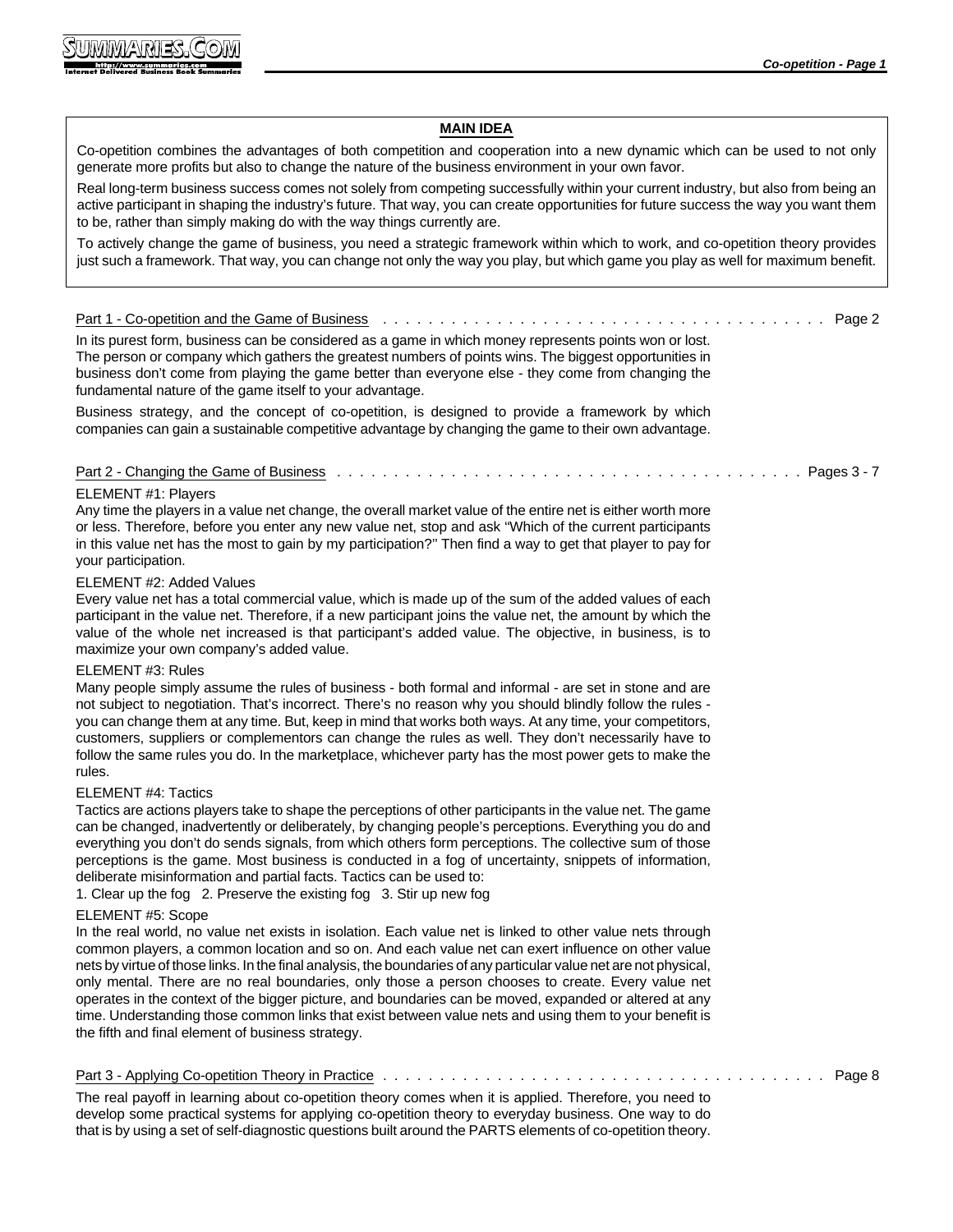#### **PART 1 CO-OPETITION AND THE GAME OF BUSINESS**

#### Main Idea

In its purest form, business can be considered as a game in which money represents points won or lost. The person or company which gathers the greatest numbers of points wins.

The biggest opportunities in business don't come from playing the game better than everyone else - they come from changing the fundamental nature of the game itself to your advantage.

Business strategy, and the concept of co-opetition, is designed to provide a framework by which companies can gain a sustainable competitive advantage by changing the game to their own advantage.

#### Supporting Ideas

#### **Concept of Co-opetition**

Co-opetition is part competition and part cooperation. It describes the fact that in today's business environment, most companies can achieve more success in a dynamic industry than they ever could working alone.

Specifically, when companies work together, they can create a much larger and more valuable market than they ever could by working individually. Companies then compete with each other to determine who gets the largest share of that market.

Co-opetition allows for the real-world business situation that there can be multiple winners in the marketplace. Business, unlike war, is not a winner takes all proposition. The objective is to maximize your return on investment - regardless of how well or how poorly other people or other companies perform.

#### **The Value-Net**

To visualize the business environment, consider the following value net:



Suppliers provide resources to all companies within your industry.

Competitors, from the customer's perspective, are all those companies whose products or services make whatever your company offers seem less valuable.

Complementors, again from the customer's perspective, provide products or services that add value to whatever your company offers. Example: computer hardware and software companies are complementors - their individual products are worth more when combined.

The biggest commercial opportunities and greatest profits don't come simply from playing the game better than everyone else. They actually come from expanding the game from whatever it is at present to a new game that is bigger, better and more valuable for everyone involved.

To change the game of business, you have to alter one or more of its five basic elements:

1. Players

You can alter the mix of competitors or complementors for your company.

2. Added Values

Whichever company adds the most value to the value net holds the power. Change the added value of the various players and you change who holds the power, and the game itself.

3. Rules

If you can change the rules by which the game is played you can influence who will be most successful. In business, the rules are negotiable.

4. Tactics

By altering the players' perceptions, you can change the outcome of the game. Perceptions are shaped by tactics.

5. Scope

By understanding how other commercial games influence this game, you can take advantage of any implicit boundaries other parties are using to improve your own competitive position, and change the game.

#### Key Thoughts

*''You have to be able to compete and cooperate at the same time.''*

- Ray Noorda, founder, Novell

*''On any given day, AT&T may find Motorola to be a supplier, a buyer, competitor or partner.''*

#### -- Gary Hamel and C.K. Prahalad

*''When I am getting ready to reason with a man, I spend one-third of my time thinking about myself and what I am going to say, and two-thirds thinking about him and what he is going to say.''* -- Abraham Lincoln

*''The ability to see the other side of the situation as the other aside sees it, as difficult as it may be, is one of the most important skills a negotiator can posses. It is not enough to know they see things differently. If you want to influence them, you also need to understand emphatically the power of their point of view and to feel the emotional force with which they believe it.''*

- Roger Fisher and William Ury

*''Philosophers have only interpreted the world. The point, however, is to change it.''*

-- Karl Marx

*''It is not enough to succeed. Others must fail.''* - Gore Vidal

*''You don't have to blow out the other fellow's light to let your own shine.''*

-- Bernard Baruch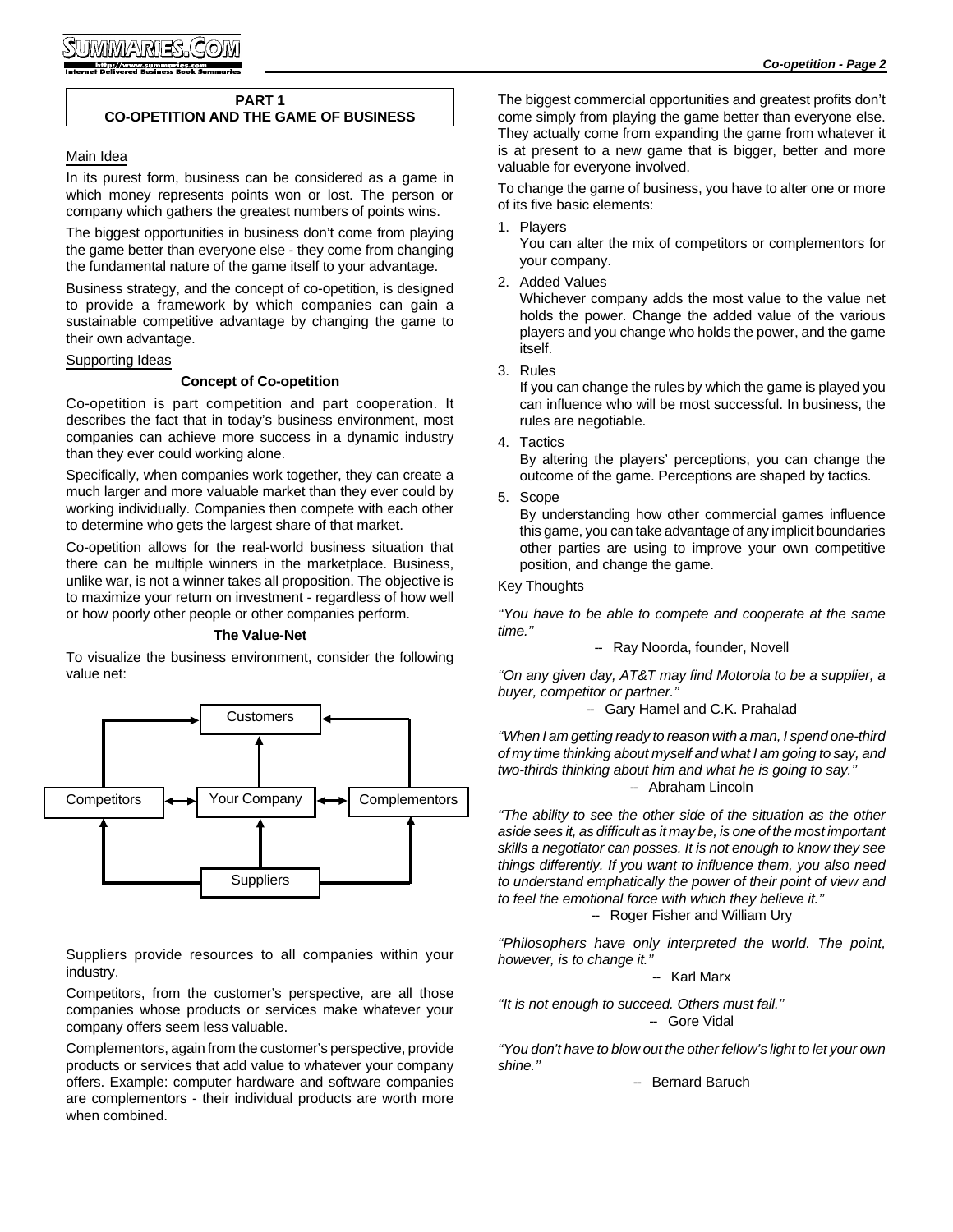#### **PART 2 CHANGING THE GAME OF BUSINESS**

#### **ELEMENT #1: Players**

#### Main Idea

Any time the players in a value net change, the overall market value of the entire net is either worth more or less.

Therefore, before you enter any new value net, stop and ask ''Which of the current participants in this value net has the most to gain by my participation?''

Then find a way to get that player to pay for your participation.

#### Supporting Ideas

The objective is to create as big a value net as possible. The more customers, competitors, complementors and suppliers there are, the more the entire value net will be worth, and the more your percentage of the overall value net will be worth.

To encourage more competition, customers can:

- 1. Offer to subsidize any capital investment that would be required for a new company to enter that industry.
- 2. Provide a guaranteed sales contract if a new company will commit the resources required to enter that market.
- 3. Offer a last-look provision in which a new company can match whatever is the best price offered by competitors.
- 4. Provide better access to information to a potential newcomer.
- 5. Link initial market entry business with additional future business opportunities.
- 7. Supply a potential newcomer with a price at which he is prepared to give them the business.

To increase the number of customers in the value net, companies can work together or individually to:

- 1. Educate the market about product benefits.
- 2. Be prepared to lose money on early customers in order to build market momentum.
- 3. Subsidize customers who buy complementory products they more of those they buy, the more they also buy of your own product.
- 4. Become their own customers by setting up new companies to buy and use their own products.

To increase the number of suppliers in the value net, companies (again working by themselves or with others) can:

- 1. Pay companies to establish operations in that supply industry, thus offsetting their capital costs.
- 2. Form a buying coalition in which companies pool their orders to create a viable market penetration level for a new supplier.
- 3. Become their own suppliers, by setting up new companies to guarantee supply and to stimulate competition.

To increase the number of complementors, companies can:

- 1. Form a buying coalition with customers to steer them towards the lowest priced complementors, or towards new complementors.
- 2. Pay companies to develop complementory products.
- 3. Become your own complementor by establishing manufacturing capacity and business operations for a suitable product.

Large companies frequently become their own competitors by launching a number of brands for similar products. The competition keeps everyone performing well. Similarly, the other way to expand the value net is to introduce new competitors, by:

- 1. Aggressively licensing your technology to other companies generating license fees and forcing your company to continue to develop newer and better versions.
- 2. Creating second sources of your products so buyers won't be concerned about being dependent on just one source of supply.
- 3. Creating your competition in-house by creating stand alone brands which compete aggressively for market share.

All of these strategies are designed to increase the total market value of the value net by adding more players in form of more customers, more suppliers, more complementors or more direct competitors.

From the perspective of a company which has not yet entered any specific value net, they should ask that critical question:

''Which of the current participants in this value net has the most to gain by my participation?''

The answer to that question will be the group who will offer the best financial incentives for your company to enter that value net. You should then approach them, and structure some way they can pay you to enter.

On the other hand, if your company doesn't add overall value by entering any specific value net, and can't find any rationale for the current participants to pay them to participate, it will make more sense to sit on the sidelines.

#### Key Thoughts

*''If you don't have a really tough competitor, you ought to invent one. Competition is a way of life.''*

- Bill Smithburg, CEO, Quaker Oats

*''Looking back, it was not our original intention to do our own title development. We wanted to be a licensing company. But after we launched the system, it became clear that the one company that had 3DO at stake was 3DO. It quickly made sense for us to do software development. By putting some leading-edge titles out in the marketplace, we benefit everyone. We benefit customers, we benefit software licensees, we benefit hardware licensees. For now, we really have to control our own destiny.''*

-- Amy Guggenheim, Product Manager, 3DO

*''Business is war. The traditional language of business certainly makes it sound that way: outsmarting the competition, capturing market share, making a killing, fighting brands, beating up suppliers, locking up customers. But the way people talk about business today, you wouldn't think so. You have to listen to customers, work with suppliers, create teams, establish strategic partnerships - even with competitors. That doesn't sound like war. In fact, most businesses succeed only if others also succeed. The demand for Intel chips increases when Microsoft creates more powerful software. Microsoft software becomes more valuable when Intel produces faster chips. It's mutual success rather than mutual destruction. It's win-win. It's simultaneously war and peace.''*

-- Adam Brandenburger and Barry Nalebuff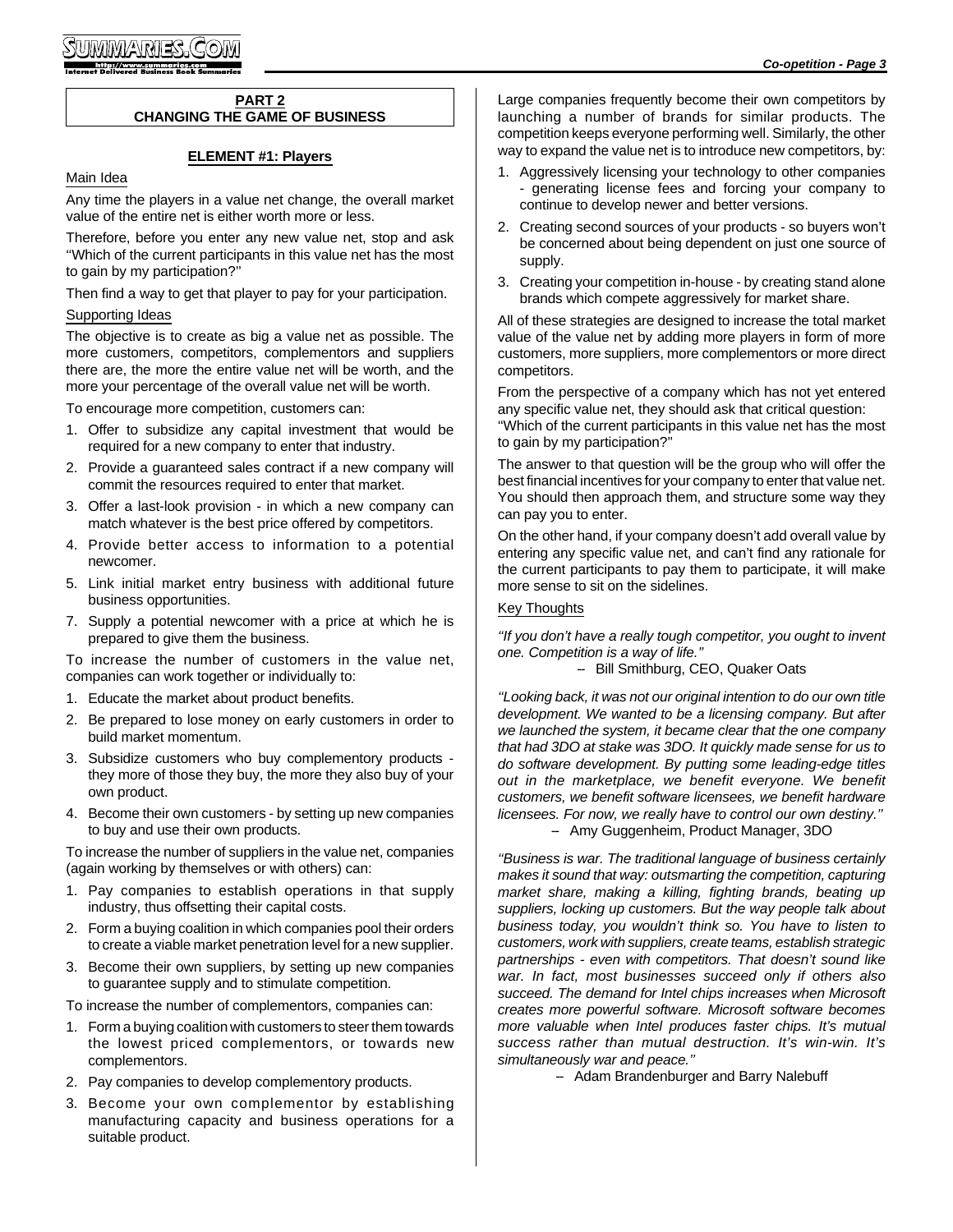#### **ELEMENT #2: Added Values**

#### Main Idea

Every value net has a total commercial value, which is made up of the sum of the added values of each participant in the value net.

Therefore, if a new participant joins the value net, the amount by which the value of the whole net increased is that participant's added value.

The objective, in business, is to maximize your own company's added value.

#### Supporting Ideas

Suppliers would prefer the value net to always be kept in a state of under supply - that is, that your company, your competitors and your complementors will not be able to get as much product as they'd like because production is at full capacity already.

The advantages of this are:

- 1. Suppliers get a bigger piece of the total value net business than they would in an equilibrium situation.
- 2. Customers may buy slower moving products instead of waiting to be supplied with products in short supply.
- 3. Suppliers get a lot of publicity and place their companies in strong commercial positions.

The disadvantages of under supplying are:

- 1. You create ideal market conditions for a new supplier to enter the value net.
- 2. The total size of the value net is reduced by each missed customer sale.
- 3. It may cause future friction with other value net participants.

The central challenge of business is to find ways to create additional added value, by making a better product or by using resources more efficiently. Most of the time, creating added value creates both trade-offs and trade-ons.

Trade-offs most frequently occur along a quality-cost axis: improving the product increases the costs. In this case:

- 1. Your objective is to spend another \$1 in such a way that customers will pay an extra \$2 for your product. If you then raise prices by only \$1.50, both you and the customer win.
- 2. The alternative is to cut \$2 from your costs in such a way that customers are still prepared to buy your product for \$1 less. Again, you can cut prices by \$1.50, again creating a win-win situation.

In an ideal situation, however, quality improvements can be made at the same time as costs are lowered. These can be called ''trade-ons''. The computer industry exemplifies the trade-on concept, with year-by-year performance increasing while costs are reducing simultaneously.

Trade-ons:

- 1. Lower costs in ways that help companies deliver better generations of products.
- 2. The alternative is to deliver a better product in a way that helps lower costs.

Of course, in a competitive value-net, everyone is working towards creating more added value for themselves by developing trade-offs and trade-ons. Sometimes the best way to maximize your own added value is to create solid relationships with your customers. This objective frequently involves creating loyalty programs, which say ''Thank-you for your business'' to your customers in tangible and effective ways.

The most effective customer loyalty programs:

- 1. Reward loyal customers with products or services they value highly rather than in cash.
- 2. Offer better deals to loyal long-term customers than are offered to new customers.
- 3. Say thank you with products that build business perhaps by offering discounted complementory products or services, or by giving loyal customers a complimentary pass so they can bring a friend along with them.
- 4. Are well timed. They say thanks once a solid customer relationship is built, without waiting too long.
- 5. Tell you right from the start what you can expect once you become a long-term customer.
- 6. Recognize that not only does your company have to compete for loyal customers but that other companies will be doing the same. Therefore, you avoid offering deep new business discounts, because that will simply reshuffle existing customers between the two competing loyalty programs.
- 7. Are actively pursued, even in monopoly situations, to exclude the possibility of new value net entrants.
- 8. Are symmetrical they reward loyal customers and loyal suppliers, because both are essential to your company's operations.

Of course, keep in mind that any successful customer loyalty program is likely to be copied by your competitors. That's fine, as long as your program is a long term win-win situation in which both you and your customers gain benefits.

If, however, your program is imitated by someone for short-term gains, fight back by:

- 1. Use customer feedback to produce a product which is highly specific to your customer group, and customized.
- 2. Create a brand identity.
- 3. Increase your production volume as rapidly as possible to move further along the learning curve.
- 4. Compete aggressively for high volume in your market, so you'll have economies of scale available that competitors will not.

#### Key Thoughts

*''If everyone can do it, you can't make money at it.''*

-- Sharon Oster, professor, Yale School of Management

*''No two species can coexist that make their living in the identical way, no more in business than in nature.''*

- Bruce Henderson, founder, Boston Consulting Group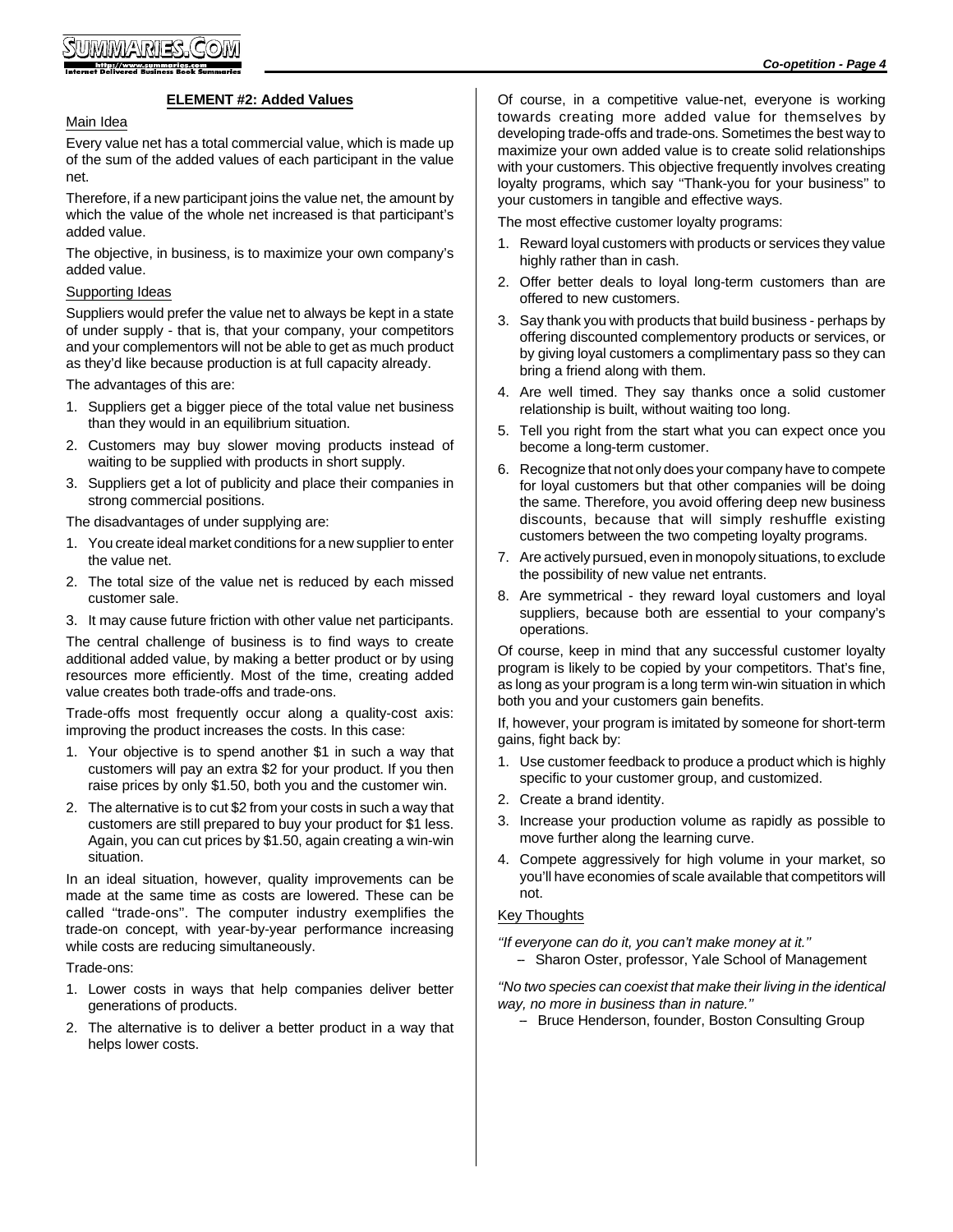#### **ELEMENT #3: Rules**

#### Main Idea

Many people simply assume the rules of business - both formal and informal - are set in stone and are not subject to negotiation. That's incorrect. There's no reason why you should blindly follow the rules - you can change them at any time.

But, keep in mind that works both ways. At any time, your competitors, customers, suppliers or complementors can change the rules as well. They don't necessarily have to follow the same rules you do.

In the marketplace, whichever party has the most power gets to make the rules.

#### Supporting Ideas

The general rules of business are intended to ensure all trading practices are fair, that open competitive markets are available and that contracts are honored. Broadly speaking, the more specific rules that may exist within any particular value net will be developed by a framework of contracts between the various parties.

Contracts with customers generally take a variation of two different forms:

1. Most-Favored-Customer Contracts

These contracts guarantee the customer the best price the company gives to anyone else.

From a seller's perspective, these contracts provide some strategic inflexibility - you can't lower your prices, because then you would be forced to lower prices to everyone with a similar contractual arrangement. Therefore, prices will remain a little higher than they would in a free-for-all.

The disadvantage of most-favored-customer contracts is that a seller can't offer introductory discounts to attract new business in the same way that a new seller, unburdened by this type of contract, can.

Similarly, from the buyer's perspective, a most-favored-customer contract ensures they will never be at a competitive disadvantage to any rivals, and eliminates the possibility they will get a worse deal than anyone else is offered. The disadvantage is they can't ever expect any one-off special deals and the supplier will not have any incentive to lower prices.

2. Meet-the-Competition Contracts

These contracts stipulate that in the event another party comes in with a lower bid than yours, you can retain the business by matching that lower bid. In other words, you have a last right of refusal.

The advantage of these types of contracts is they reduce incentives for competitors to bid, they definitively establish the price at which you can keep the business and they leave the supplier in a position where they decide whether or not they want the business badly enough to go that low.

The disadvantage is that an unsuccessful competitor doesn't ever need to actually deliver on the bid they've submitted. He can use the situation to lower your profits.

Keep in mind, however, there are hidden costs to submitting an unsuccessful bid, including:

- 1. Time could be more productively applied elsewhere.
- 2. He may end up losing money if his bid is accepted.
- 3. You can always retaliate against his customers.
- 4. He sets a bad precedent with his bid for his customers.

5. His interests aren't served by helping customers of a competitor get a lower supply price.

Contracts with suppliers are similar, with possible variations including:

1. Most-Favored-Supplier Contracts

A contract in which you guarantee one supplier as much as you pay any other supplier.

2. Meet- the-Competition Contracts

A contractual arrangement in which the supplier guarantees to sell to you at the best price any other supplier offers.

3. Take-or-Pay Contracts

The buyer agrees to take a minimum quantity of product at a specified price, or else to pay for any volume not taken at an agreed penalty rate. Frequently used in industries with large fixed costs where it is impractical for the supplier to store the output for later sale.

An entirely different set of rules come into effect in mass market situations - where the seller sets the price and the customer either pays the specified price or buys something else. In mass markets, sellers can establish rules for what they do, but not for what any individual customer does.

In a mass market, the seller doesn't want to set prices too low it will undermine profits and may start a price war with competitors. What the seller ideally wants to achieve is to charge a low price to loyal customers without threatening a competitor's customer base. The most frequently used device to achieve these objectives is a targeted rebate program.

Well designed rebate programs:

- 1. Allow a company to treat its own customers better than it treats a rival's customers.
- 2. Develops loyalty with customers.
- 3. Provides an opportunity to work in with partners who will add further value to the program.
- 4. Tend to be more effective on big-ticket items rather than small items.

Due to the fact rebate programs almost always involve payment in kind rather than in cash, they won't create more added value from the value-net perspective.

And finally, when considering the rules of business, never forget the government frequently specifies the broad rules under which specific markets operate. The government regulates through direct measures such as anti-trust law, trade commissions which examine how specific markets are operated and regulated and providing a legal framework within which companies can go to enforce contractual arrangements. As for all the participants in any value net, the government is able to, and frequently does, change the rules by which everyone operates.

#### Key Thoughts

*''A Smith & Wesson beats a straight flush.''* - American old west saying

*''When the rules of the game prove unsuitable for victory, the gentlemen of England change the rules.''*

- Harold Laski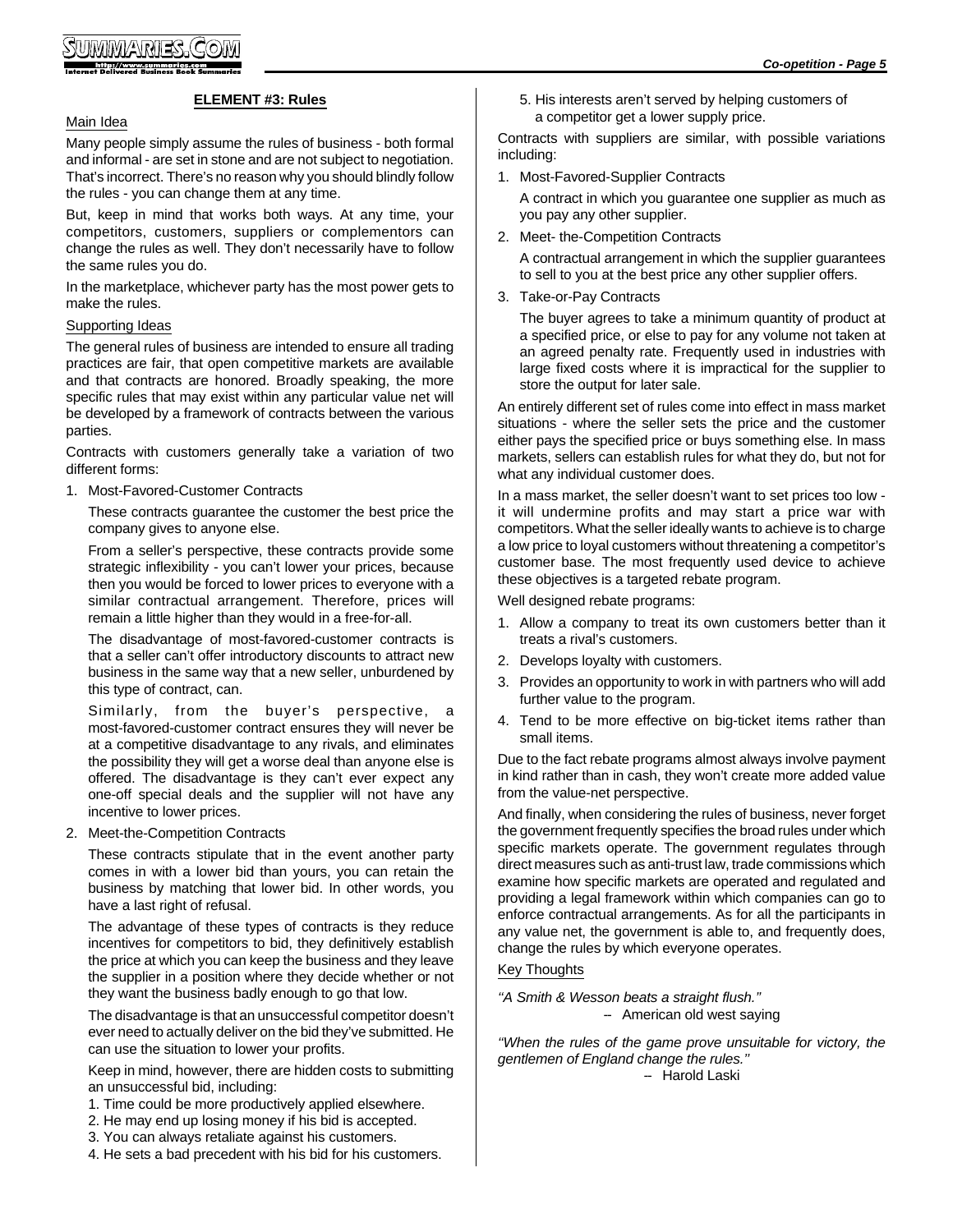#### **ELEMENT #4: Tactics**

#### Main Idea

Tactics are actions players take to shape the perceptions of other participants in the value net.

The game can be changed, inadvertently or deliberately, by changing people's perceptions. Everything you do and everything you don't do sends signals, from which others form perceptions. The collective sum of those perceptions is the game.

Most business is conducted in a fog of uncertainty, snippets of information, deliberate misinformation and partial facts. Tactics can be used to:

- 1. Clear up the fog
- 2. Preserve the existing fog
- 3. Stir up new fog

#### Supporting Ideas

1. Tactics for Clearing a Fog

To clear up any fog that surrounds you, establish credibility for yourself. Some ways of effectively doing that are:

- Accept a pay-for-performance style contract
- Offer a meaningful guarantee
- Give free trials of your product or service
- Commit significant resources to advertising

A particularly critical time to establish credibility is when launching a new product. Keep in mind that in these types of situations, as in business in general, what you don't offer sends out just as strong a signal as what you do.

If you want to clear up fog surrounding another party, you're asking them to demonstrate they are the genuine article. Again, you can do that by:

- Proposing they accept a pay-for-performance contract
- Asking them to guarantee their work
- Requesting a free trial period
- 2. Tactics for Preserving the Existing Fog

Once you're established in a market, it will generally be in your best interests to maintain current perceptions by limiting the amount of new and potentially damaging information that reaches the marketplace.

Generally speaking, companies work towards preserving fog levels by:

- Hiding information about projects they turned down which were very successful for other parties
- Following the general consensus so if things turn out to be wrong, at least everyone was in the same boat
- Creating reasons to fail which can be pointed at rather than focusing on why they ever arose.

Most negotiations tend to take place in a fog, which can lead to three common mistakes and potential remedies:

#### Mistake #1

You make extreme opening bids, thereby inadvertently revealing what your minimum bottom line is. Invariably, you'll end up with something at your bottom line and nothing more. Potential Remedy#1

Bring in an independent third party to whom each party's opening negotiating bids are made in private. That third party will then either work out a mid-point price which is equally fair to both negotiating parties, or announce that the bids do not cross. That way, your opening bid has not created expectations in the other party to the negotiation.

#### Mistake #2

The tone of any negotiation changes forever if either party makes any implicit threats explicit.

#### Potential Remedy #2

Bring in an independent third party who can meet each party in private and point out the consequences of non agreement. Mistake #3

Trying to resolve differences of opinion between the negotiating parties.

Potential Remedy #3

Agree to disagree, and use those differences of opinion constructively to structure a win-win situation for both parties.

3. Tactics for Stirring Up a New Fog

In business, you stir up the fog in any value net by creating complexity, specifically by introducing complex pricing schemes which:

- Hide high prices
- Disguise situations where pricing is opportunistic
- Preserve an image of quality by hiding low prices
- Frustrate comparison shoppers

Creating complexity does, however, add to your costs by:

- Increasing administrative costs
- Increasing the amount of support required for frustrated customers to sift through the options
- Allowing competitors to exploit niche pricing opportunities

Therefore, stirring up a new fog can be a double edged tactic in a highly competitive value net. Not only can competitors benefit directly from the fog, they can publicize the fact you're creating a fog, and encourage the public to ask why.

Many business games are ultimately decided on the basis of public opinion and mass market consumer perceptions. In that situation, the perception becomes the entire game. If a company is seen as being self-serving in whipping up a new fog, it can have decidedly serious implications to future sales levels.

#### Key Thoughts

*''If you can't convince 'em, confuse 'em.''* -- Harry S. Truman

*''Perception is reality.''*

#### -- Bishop Berkeley

*''One price war in industrial electric products started when an industry trade journal mistakenly inflated the total market volume by 15%. The four major players all thought they had lost market share and dropped prices to recover what was really never lost.''*

-- Mike Marn, management consultant, McKinsey & Co.

*''Even when they are proved wrong, forecasters see it as important to maintain the consensus in retrospect. For example, banks maintain as an article of faith that the depth of the recent U.K. recession and the magnitude of the property collapse could not have been predicted. If it could have been, those responsible for the lending excesses of the 1980s would be guilty of gross negligence rather than the hapless victims of events. It is often more important to be wrong for the right reasons than to be correct.''*

-- John Kay, professor, London Business School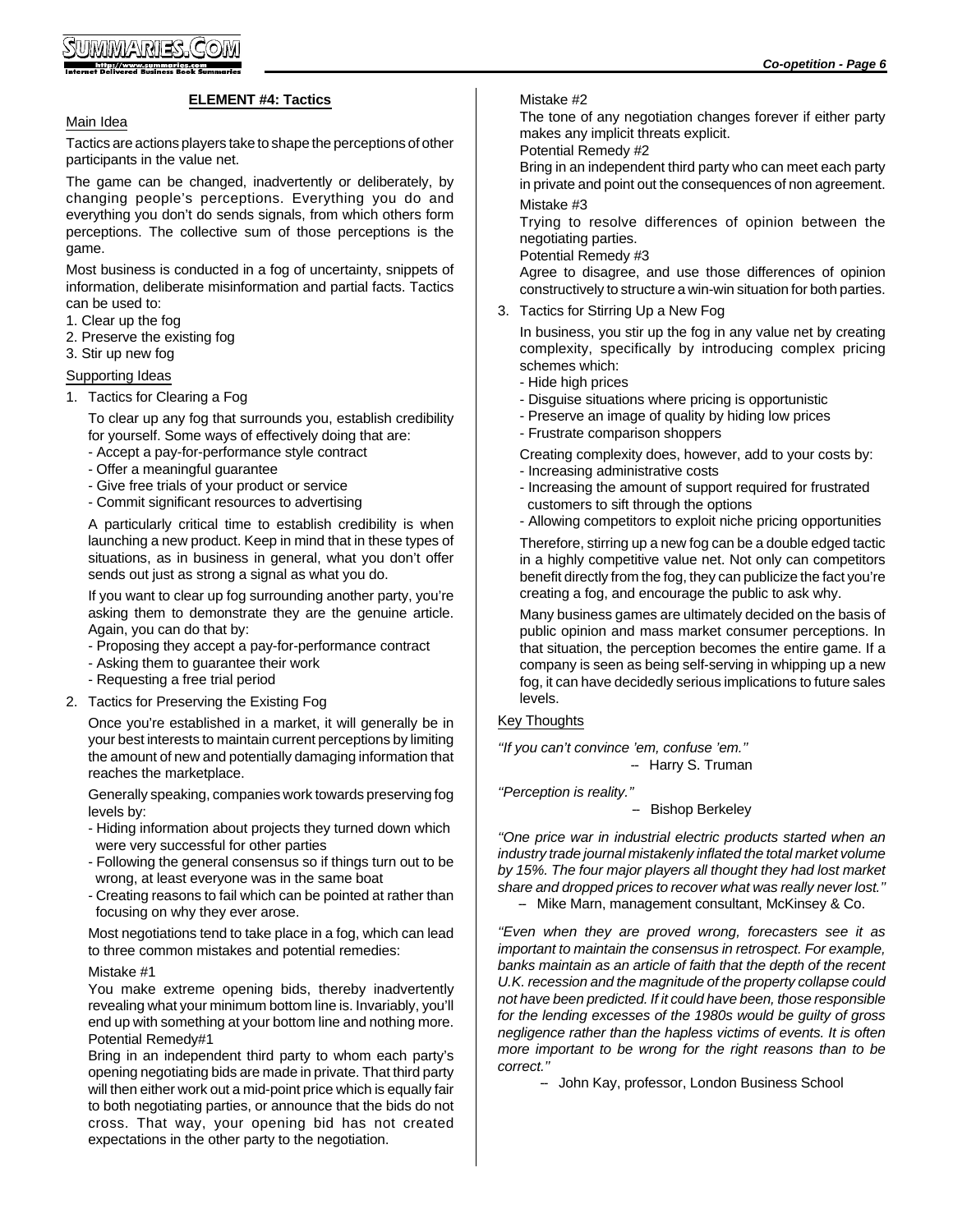#### **ELEMENT #5: Scope**

#### Main Idea

In the real world, no value net exists in isolation. Each value net is linked to other value nets through common players, a common location and so on. And each value net can exert influence on other value nets by virtue of those links.

In the final analysis, the boundaries of any particular value net are not physical, only mental. There are no real boundaries, only those a person chooses to create. Every value net operates in the context of the bigger picture, and boundaries can be moved, expanded or altered at any time.

Understanding those common links that exist between value nets and using them to your benefit is the fifth and final element of business strategy.

#### Supporting Ideas

The scope of any particular value net can be altered by a change in the players - by introducing a new player, for example.

Most people are familiar with the concept of judo - which focuses on using an opponents weight against him, thereby turning his strength into weakness. In many ways, that's an ideal analogy for how a new company can break into an existing value net. Specifically:

- 1. A new market entrant bringing a new and superior product into a value net should price it high enough that it doesn't eat into the sales of the incumbent company's existing products. That creates a dilemma for existing companies. They won't want to compete head-to-head with the newcomer's technology, since that will eat into sales of their existing market leading product, and reduce their added value. They'll hold back - giving the newcomer the chance to get a head start on the next generation product.
- 2. Alternatively, a new value net entrant could introduce a product which has some chance of failing. Existing companies may copy the product, but they won't want to use their existing brand names to do so just in case it does end up failing. That uncertainty offsets their market strengths, and gives the new entrant a window of opportunity to make it all work.

Both strategies mentioned above use the judo concept quite effectively. The judo concept can also be varied - for example, a new market entrant may be afraid the incumbent will try to use predatory pricing to freeze them out of the market. To offset that possibility, a new entrant might use a ''sumo'' strategy and build a new plant with much greater capacity at the outset. The incumbent now has less incentive to respond aggressively, because you clearly have the capacity to respond with large amounts of product if you choose to.

The scope of a value net can also be altered dramatically by whichever set of rules are enforced. For example, most companies like to negotiate long-term contracts with their suppliers and their customers. Whoever has the most power in any specific value net gets to specify how long those contracts should be.

If two suppliers are bidding for your business, you have the power to decide how long the contract should be. By making it a long term contract, suppliers will be encouraged to compete more aggressively and offer better prices. You can then lock in an advantageous supply price for yourself while you have the power.

The disadvantage is that in practice, long-term contracts must take into account more contingencies that you can see at present. Invariably, they fail to address some situations that will arise, allowing some re negotiation room as the contract term proceeds.

The scope of two separate value nets can also be linked by package discounts - where purchasers of one product are given an incentive (usually in the form of a discount) to buy a completely separate product. Package discounts have the potential to increase sales for both products markedly, irrespective of whether there is any logical link between the two products offered or not.

The concept of links between various value nets is actually fairly nebulous and open to simple changes in perception. For example, is a participant in one value net can convince the other participants that he is going to treat his value net and some other value net as being linked, then everyone else is forced to deal with the consequences of that arbitrary linkage as well. If the other players can be convinced that is a genuine intention, they will be forced to factor that into their own perceptions as well.

Similarly, companies often set precedents of linking value nets. Due to the fact you linked the value nets previously, everyone else in the value net will be ready for you to act that way again in the future.

In short, these tactics are all designed to change the scope of the value net in which you participate, and in so doing, to create more added value for your company.

Whenever things seem to be going against you, always remember whichever value net you're currently in, there's always a larger game going on at the same time. Always give whatever you're doing a little bit of perspective, and you'll probably realize things aren't as bad as they seem.

#### Key Thoughts

*''No man is an island, entire of itself; every man is a piece of the Continent, a part of the main.''*

#### -- John Donne

*''The goal is to do well for yourself. Sometimes that comes at the expense of others, sometimes not. In business, your success doesn't require others to fail - there can be multiple winners. Putting co-opetition into practice requires hardheaded thinking. It's not enough to be sensitized to the possibilities of cooperation and win-win strategies. You need a framework to think through the dollars-and-cents consequences of cooperation and of competition.''*

-- Adam Brandenburger and Barry Nalebuff

*''Life is the game that must be played.''* - Edwin Robinson

*''Julius Caesar: Let me have men about me that are fat.''* -- William Shakespeare

*''Michael Corleone: Keep your friends close, but your enemies closer.''*

- The Godfather, Part III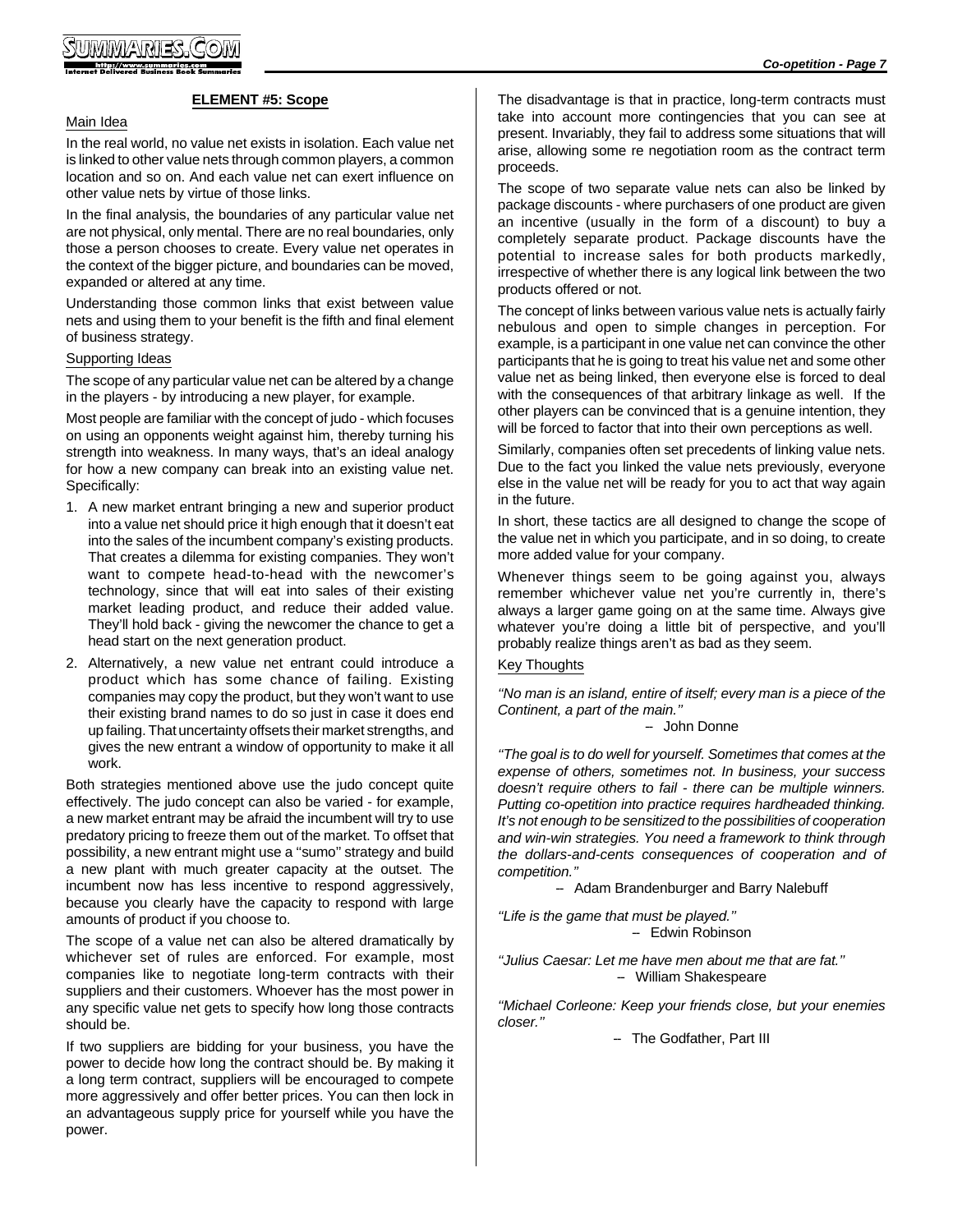#### **PART 3**

#### **APPLYING CO-OPETITION THEORY IN PRACTICE**

#### Main Idea

The real payoff in learning about co-opetition theory comes when it is applied. Therefore, you need to develop some practical systems for applying co-opetition theory to everyday business.

One way to do that is by using a set of self-diagnostic questions built around the PARTS elements of co-opetition theory.

#### Supporting Ideas

To become more effective at applying co-opetition theory, ask yourself:

#### **P: Players**

- 1. Have you written out a value net for your company, listing all of the suppliers, competitors, complementors and customers in as much detail as possible?
- 2. Develop a written list of what opportunities exist for cooperation and competition with:
	- Customers
	- Suppliers
	- Competitors
	- Complementors
- 3. How would you like to change the current participants in your value net? Would you like to introduce new parties? Which companies would you like to bring into the value net?
- 4. Who would stand to gain if your company chose to enter a new value net? Who stand to lose by your entry into that same value net? What possibilities does this suggest?

#### **A: Added Value**

- 5. What is your added value at the present time?
- 6. What can you do to create more added value? In particular, what could you currently be doing to create customers and suppliers who are loyal?
- 7. What are the added values of the other value net participants? Is there any case in which you can increase your own added value by expanding or limiting the added value of other value net participants?
- 8. Who has the power in your value net?

#### **R: Rules**

- 9. Which rules by which you now operate help you?
- 10. Which of your present rules hinder you?
- 11. What new rules would you ideally like to have in effect. Specifically, what contracts would you like to write with your suppliers and customers?
- 12. Do you have the power to make these new rules at present?
- 13. Does any other party have the power to overturn your rules if you try to apply them?

#### **T: Tactics**

- 14. How do all the other participants in your value net perceive the game? How do their perceptions influence the value net as a whole?
- 15. Which perceptions would you most like to strengthen and enhance?
- 16. Which perceptions would you most like to change?
- 17. Is it to your advantage to make your value net transparent or opaque?

#### **S: Scope**

- 18. What is the current scope of your value net?
- 19. Do you want o change it, and if so, how will that be beneficial to you?
- 20. Would it create added value to link your value net to another completely separate value net?
- 21. Would it be better to delink your value net from another value net to which it is currently linked?

The more often you ask yourself these questions, the more you'll think methodically about the value net as a whole, and the more you'll put yourself in a position to change the value net to your own advantage. It won't even occur to you to make changes which you aren't aware of, so the more structured and consistently you approach these questions, the better.

#### Key Thoughts

*''Co-opetition recognizes that business relationships have more than one aspect. As a result, it can occasionally sound paradoxical. But this is part of what makes co-opetition such a powerful mindset. It's optimistic, without being naive. It encourages bold action, while helping you to escape the pitfalls. It encourages you to adopt a benevolent attitude towards other players, while at the same time keeping you tough-minded and logical. By showing the way to new opportunities, co-opetition stimulates creativity. By focusing on changing the game, it keeps business forward looking. By finding ways to make the pie bigger, it makes business both more profitable and more personally satisfying. By challenging the status quo, co-opetition says things can be done differently - and better.''*

-- Adam Brandenburger and Barry Nalebuff

© Copyright 1998 All Rights Reserved Summaries.Com